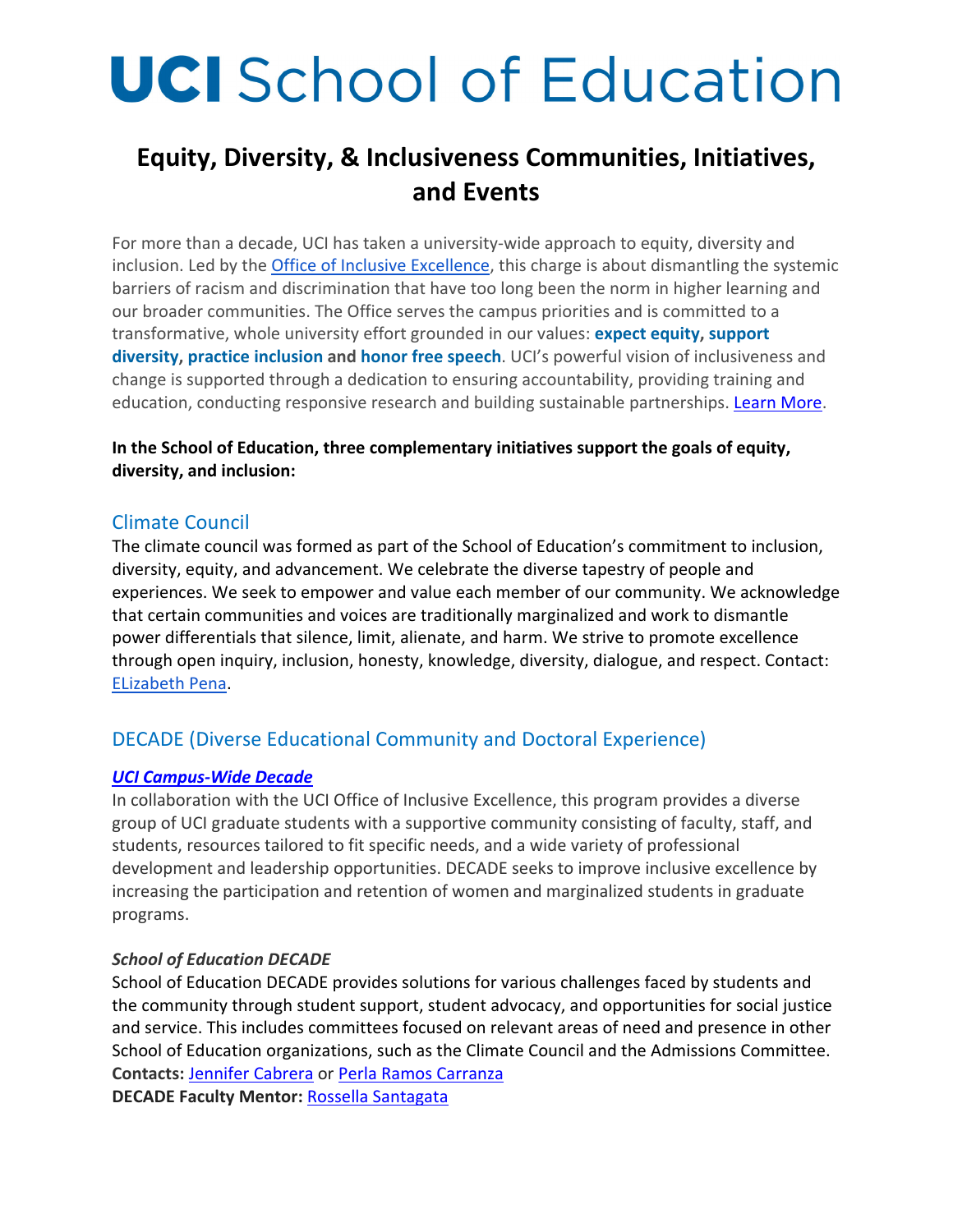# **UCI** School of Education

# The People Coalition (TPC)

TPC is a grassroot group led by School of Education students, including researchers and faculty, who work together towards initiatives that thrive to enact change grounded in social justice both within the university and in the surrounding communities. They uphold a lateral structure, create mentoring and research opportunities to support marginalized and minoritized group members and their allies, and pay folks for their labor. Among others, their efforts include a support hub for UCI Education Sciences undergraduate students, an anti-racism program of workshops and clinics, a critical summer learning institute for K‐12 students in Orange County, and a Critical Theory Research Conference.

**Contacts:** thepeoplescoalition.uci@gmail.com

### **SAMPLE PAST AND FUTURE EVENTS AND INITIATIVES**

Below is just a small sample of the many events and initiatives that as PhD students you will be able to participate in:

# School of Education DECADE organized events

#### **Secret Buddy Gift Exchange**

Graduate students were assigned a buddy to send a gift over the winter break and we held a virtual social event at the beginning of the Winter 2021 quarter to celebrate the gift exchange. This event was organized by our Community Building committee members, Jennifer Renick and Valery Vigil.

#### **Personal Website Workshop**

This workshop included faculty, post‐doc and doctorate student guest panelists who discussed best practices for building a personal website that highlights your research, accomplishments, and story. The workshop covered website design from content to aesthetics and provided resources to create a website. The workshop was organized by our Higher Education Outreach Committee, led by Vanessa Bermudez and John Lope*z.*

# Dean's Inclusion & Equity Speaker Series

● Dec 10, 2020 - Tyrone Howard